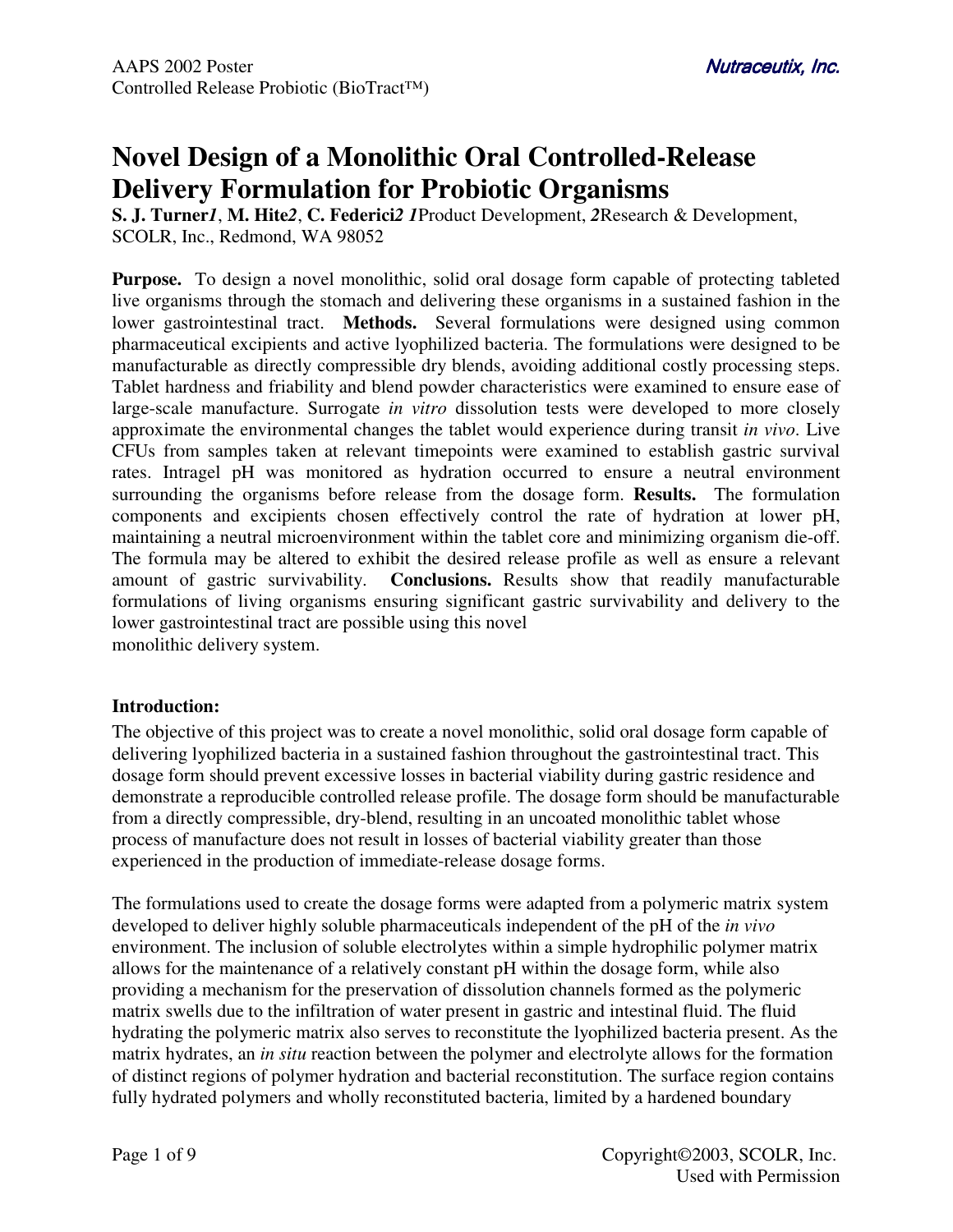region that is resistant to both erosion and further fluid penetration. Progressive hydration toward the center of the dosage form results in a gel region of partially hydrated polymers and partially reconstituted bacterial populations, and a dry core of unhydrated matrix and unreconstituted bacteria at the dosage form's center. The gradual erosion and polymer disentanglement of the matrix results in the controlled release of the bacteria.

## **Materials & Methods:**

Hydroxypropyl methylcellulose (HPMC) was purchased from Dow Chemical (Midland, MI). Pectin 150 Slow-Set was purchased from Pacific Pectin, Inc. (Oakhurst, CA). NaHCO3 was purchased from Spectrum Chemical (New Brunswick, NJ). Na2CO3 was purchased from JT Baker (Phillipsburg, NJ). Microcrystalline cellulose 102 was purchased from Stauber Chemical (Fullerton, CA). Silica Dioxide was purchased from Degussa Ltd. (Macclesfield, Cheshire UK). Stearic Acid was purchased from Ashland Chemical, (Santa Ana, CA).

## Preparation of tablets:

All constituents were dry blended with a minimum amount of flow agents and directly compressed using either a hydraulic single station press (Carver, Inc. Wabash, IN) at 2 tons, or a 16-station rotary press (Stokes BB-2, DT Industries Hyannis, MA) at 1.5-2.5 tons.

## *In vitro* release study:

Release studies were conducted using a USP 25 Type II dissolution apparatus (Erweka DT-70, Erweka Corp. Milford, CT) with a paddle speed of 50rpm and bath temperature of 37.0+/-1.0 C. All vessels and paddles were autoclaved prior to use; dissolution assembly was disinfected with 70% Isopropyl alcohol (VWR, Westchester, PA) prior to use and between media transfers. For the determination of gastric survivability (gastric bypass efficacy), dissolution of the dosage forms was conducted in gastric media, and subsequently transferred to peptone media buffered at pH 6.8, stomached, and dissolved for approximately 1 hour at 220rpm to yield maximum dispersion for uniform sampling. Gastric media was 0.1N HCl or USP simulated gastric fluid (SGF) at pH 1.2 for 30min or 2 hours. Samples were removed via sterile pipette, diluted to appropriate volumes for enumeration and plated on DeMan Rogosa Sharpe Medium(MRS) or Reinforced Clostridial Agar/Medium (RCM) via standard microbiologic technique. The plates were removed and the enumeration of Colony Forming Units (CFU) was conducted after 48-72 hours incubation. For the determination of release rate, dissolution of the dosage forms was conducted in gastric media as described above and subsequently transferred to peptone media buffered at pH 6.8 to continue dissolution, sampled hourly. At the endpoint of dissolution, dosage forms were stomached, and dissolved for approximately 1 hour at 220rpm to yield maximum dispersion for uniform sampling. Live CFU were enumerated as above; total bacteria released was determined using a fluorochrome stain, 4',6-diamidino-2-phenylindole (DAPI), and a direct count method adapted from Kepner and Pratt. An Olympus Automatic Photomicrographic System (PM-10ADS, Olympus America Inc, Melville, NY), Fujicolor ISO/ASA 200 speed film, (Fuji Photo Film, Inc, Greenwood, South Carolina) at Film Speed Setting 800, Reciprocity 4, and Exposure Adjustments 2.5-4.0 was used to photograph slides prepared from filtered samples. For the determination of matrix erosion, dissolution of the dosage forms was conducted as described above. At the endpoint of dissolution, dosage forms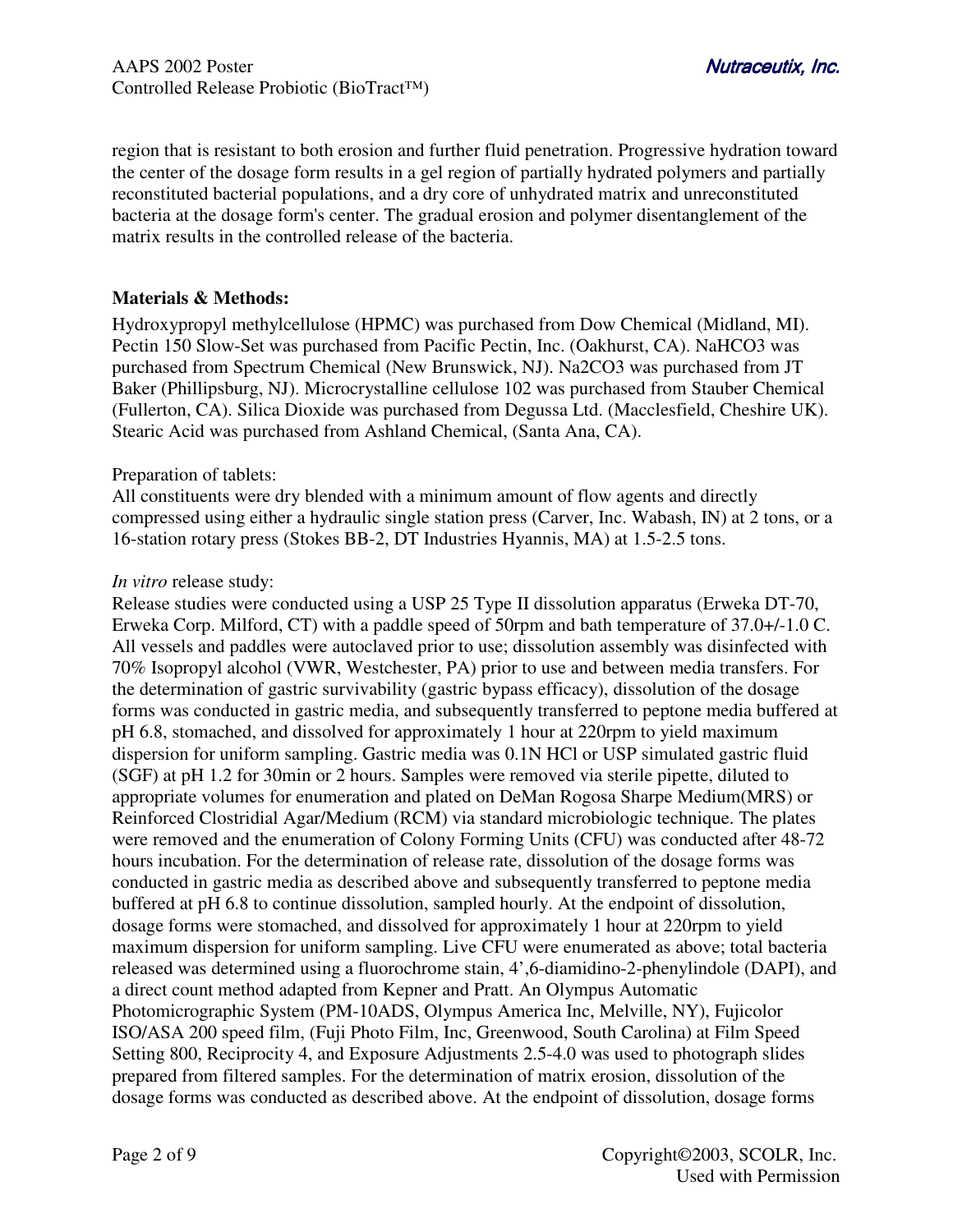were removed to a drying oven for overnight desiccation and subsequent weighing. 0.1N HCl gastric media was prepared from 8N HCl (Spectrum Chemical, New Brunswick, NJ) and dH20. USP Simulated Gastric Fluid (SGF) was prepared from 8N HCl, pepsin (Spectrum Chemical, New Brunswick, NJ) and Sodium Chloride (Spectrum Chemical, New Brunswick, NJ. Dissolution in fed state conditions was conducted by coating the dosage form in USP mineral oil, (McKassen Corp, San Fransisco, CA), prior to introduction into gastric media.

# **Results and discussion:**

Figure 1 shows viable CFU remaining upon entry into the intestinal tract (postgastric viability) for a variety of gastric media and gastric residence times. To examine the effects of differing durations of gastric residence, both fed and fasted conditions were investigated for a GRT of 120 minutes, while only fasted conditions were investigated for a GRT of 30 minutes A gastric residence time of 30 minutes was used to simulate the quickest transit time through the gastric environment as might exist in the fasted state. A gastric residence time of 120 minutes was employed to simulate the longest duration of dosage form exposure to gastric conditions as might exist in the fed state or as might occur if the dosage form floats in the stomach. Viability was measured in both 0.1N HCl and USP SGF to ensure the presence of enzymes did not adversely affect the dosage form viability. Viabilities of a dosage form unexposed to acid, (Initial (t0)), and a compressed dosage form of lyophilized powder, (control), were also evaluated.

As expected, GRT has a significant effect on the viability of bacteria within the dosage form, with longer durations of exposure to acidic gastric fluid resulting in lowered viabilities. GRT of 30 min showed only slight reductions in viability compared to the unexposed dosage form; dosage forms in 0.1N HCl and SGF media delivered 1.1E9 and 1.2E9, respectively, compared to 1.3E9 CFU present in the unexposed dosage form. The difference in the amount of viable bacteria delivered to the intestinal tract after GRT of 30 min and GRT of 120 min (fed conditions) was generally less than 0.5 logs in SGF and 0.65 logs in 0.1N HCl. The salt-polymer interaction retarding gastric fluid penetration and the presence of electrolytes to mediate intradosage form pH are thought to be the primary mechanisms that allow for this relatively small variation. Fed conditions resulted in higher viabilities in both 0.1N HCl and SGF, likely through hampering the permeation of gastric fluid through the tablet shell. In general, SGF consistently demonstrated a less-adverse effect upon bacterial viability than 0.1N HCl.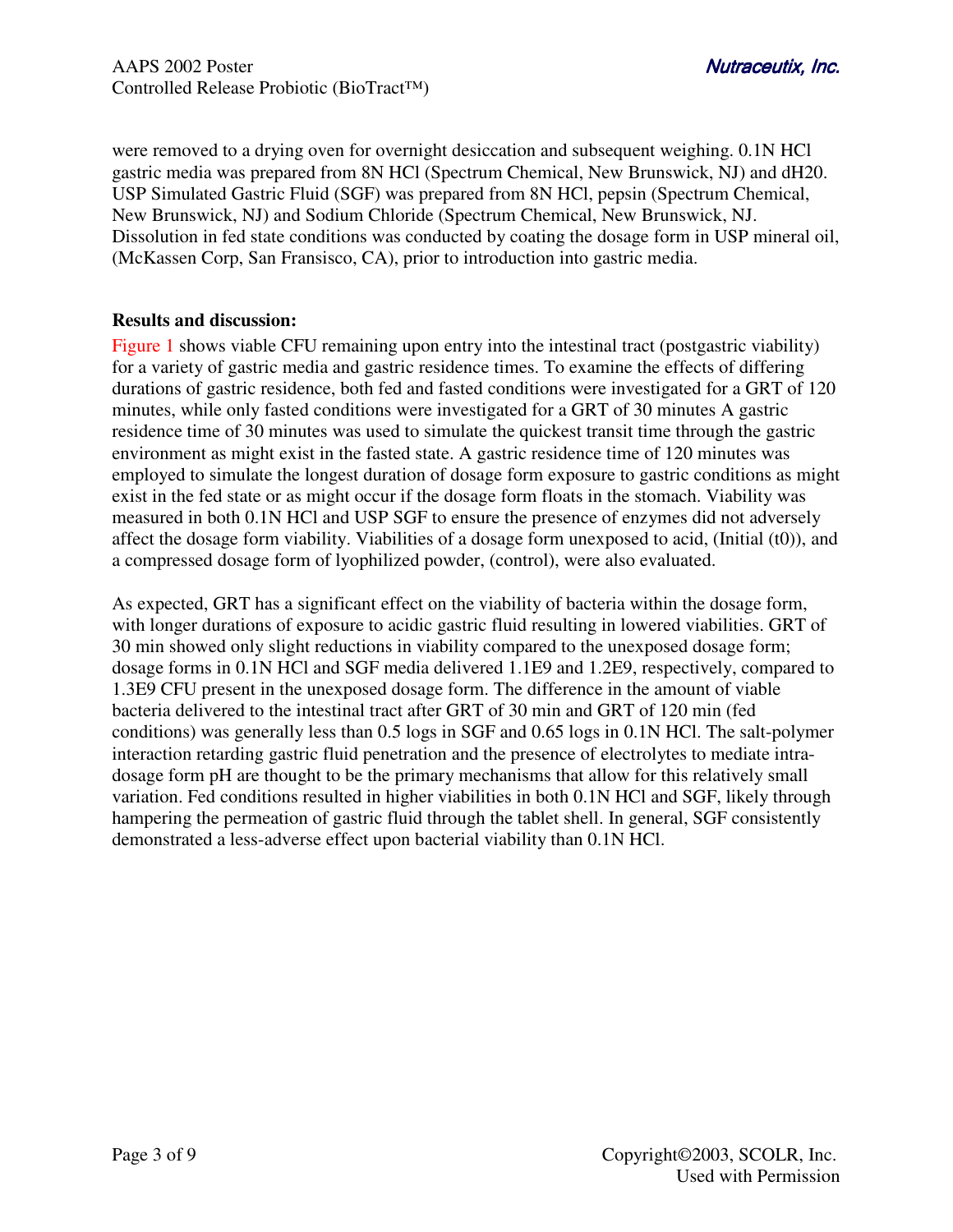

# **Figure 1. Viable CFU remaining upon entry into the intestinal tract (postgastric viability).**

Figure 2 shows the weight remaining of the dosage form prior to entry into the gastrointestinal tract (erosion during gastric residence) for a variety of media and gastric residence times. The erosion of the matrix was measured to determine the consistency of the erosion process and the significance of acid penetration in the loss of bacterial viability during gastric residence prior to the erosion of the outer layer of the tablet.

traceutix, Inc.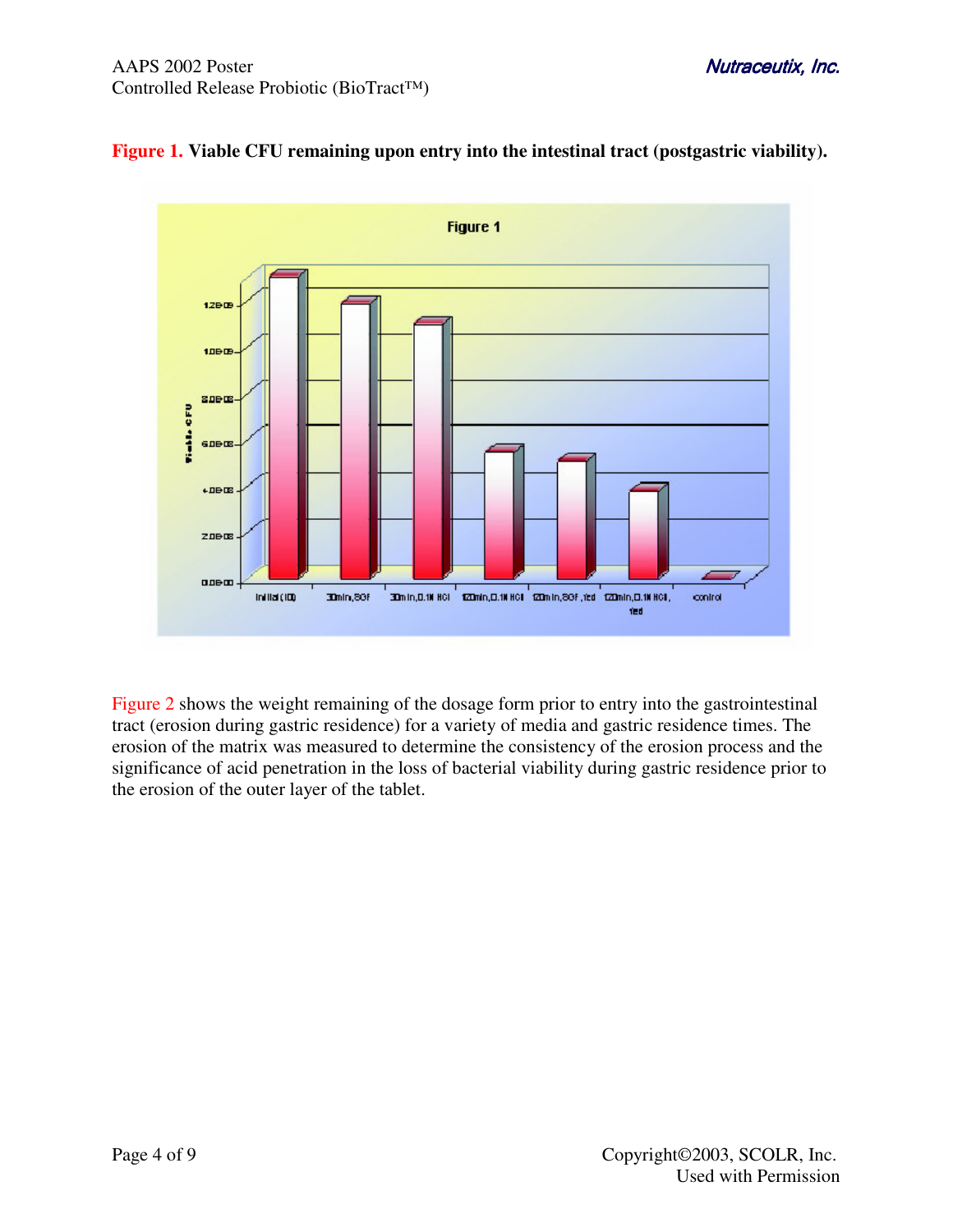



The amount of erosion experienced appears to occur most during the initial hydration phase, as shown by the loss of 6-7% of the dosage form weight during the first 30 minutes. The rate of erosion slows dramatically during the next 30 minutes, likely due to the formation of a hardened boundary region by the saltpolymer interaction. The second hour of GRT demonstrates the disentanglement and erosion of the boundary region, culminating in the loss of an additional 10% of the matrix. The lesser degree of erosion seen in fed conditions is likely due to the hampered penetration of fluid into the tablet, thus slowing the rates of hydration or disentanglement of the polymers within the hardened boundary region. Through a comparison with the data shown in Figure 1, the amount of erosion during GRT is shown to be less than the decrease in viability during GRT. This is presumably due to acid penetration during gastric residence occurring concomitantly with erosion; the dosage form was removed for desiccation prior to complete polymer disentanglement and erosion within the hydrated region. Figure 3 shows the release pattern of viable CFU given different gastric residence times. The formulation employed was designed to deliver bacteria into the small intestine region. As described above, GRT affects both the viability of bacteria within the dosage form and the erosion of the dosage form itself. The effect of GRT on the release profile during the three hours following exit from the gastric environment was investigated using two residence times of 60 and 120 minutes in 0.1N HCl. The pattern of bacterial release was similar for both 60 and 120min GRT, with 5-6% of the total CFU delivered in the first hour after introduction into non-gastric media. The effect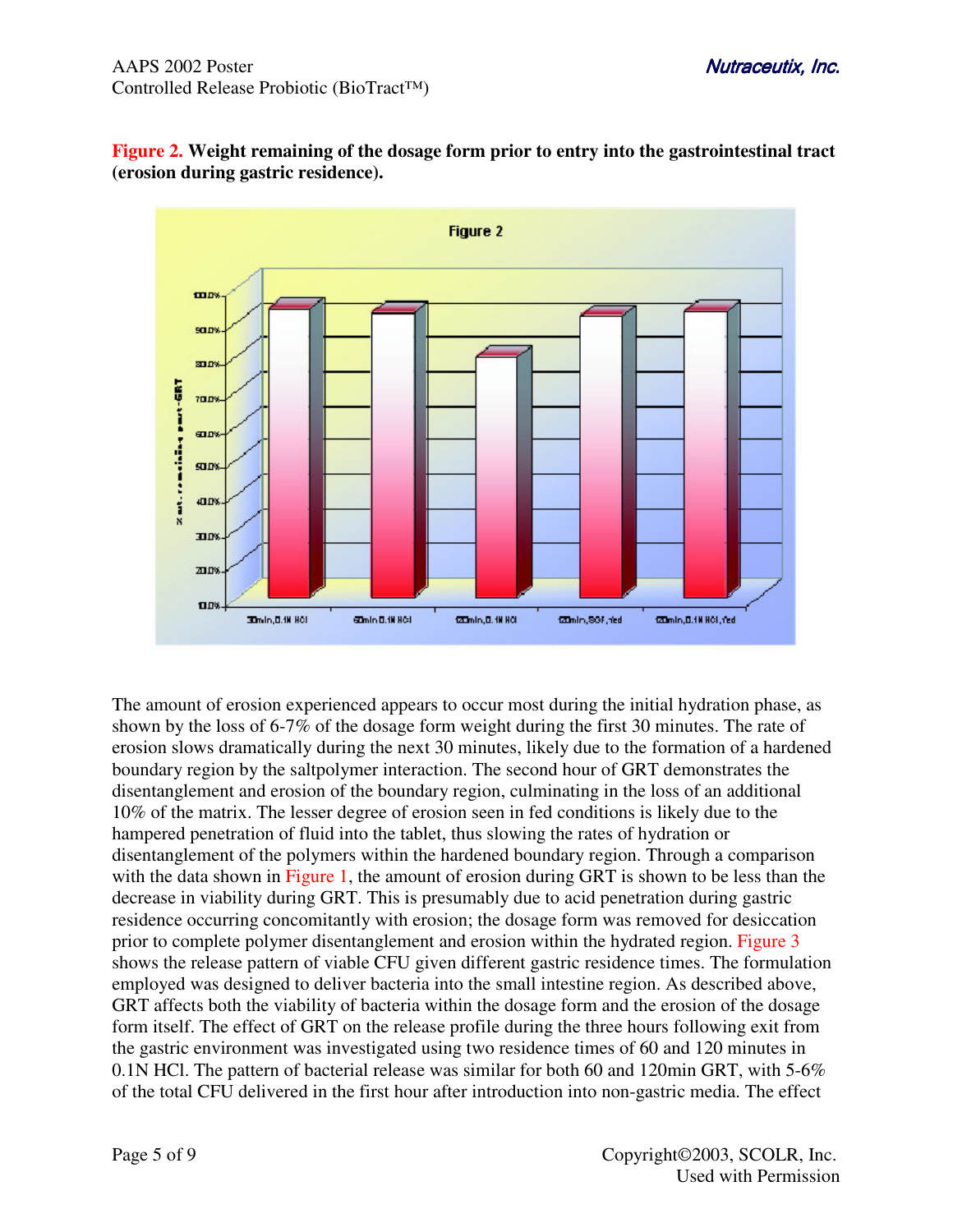of a longer period of hydration while in gastric residence is more apparent in the second hour, with 60min GRT creating a less hydrated dosage form releasing roughly 23% of the total CFU delivered while the more hydrated dosage form exposed to 120min of gastric media releasing 46% of the total delivered CFU. This variation in release due to differing degrees of matrix hydration was expected due to the longer duration of swelling and erosion within an acidic environment. Increasing the volume or viscosity of the polymeric matrix, or increasing the volume or solubility of the salt may aid in reducing the variability of bacterial release patterns with differing gastric residence times.



#### **Figure 3 shows the release pattern of viable CFU given different gastric residence times.**

Figures 4 and 5 show release profiles of total bacteria from dosage forms containing L. Acidophilus and B. Bifidum formulations, respectively. Both the release profile and the intradosage form pH were selected to be strain-specific, delivering the majority of the bacteria within the region of attachment and providing a microenvironment conducive to the reconstitution of the lyophilized bacteria. L. Acidophilus preferentially attaches to regions of the upper GI tract and small intestine with their more aerobic, lower pH environments. B. Bifidum preferentially attaches to regions of the lower GI tract, in more anaerobic, higher pH environments. Figures 6ad show a series of DAPI fluorochrome microphotographs used to directly enumerate samples comprising the release profile shown in Figure 5. Figures 6a-c correspond to samples removed at 2, 6, and 10 hours, respectively; Figure 6d shows a sample removed after allowing for maximum dispersion.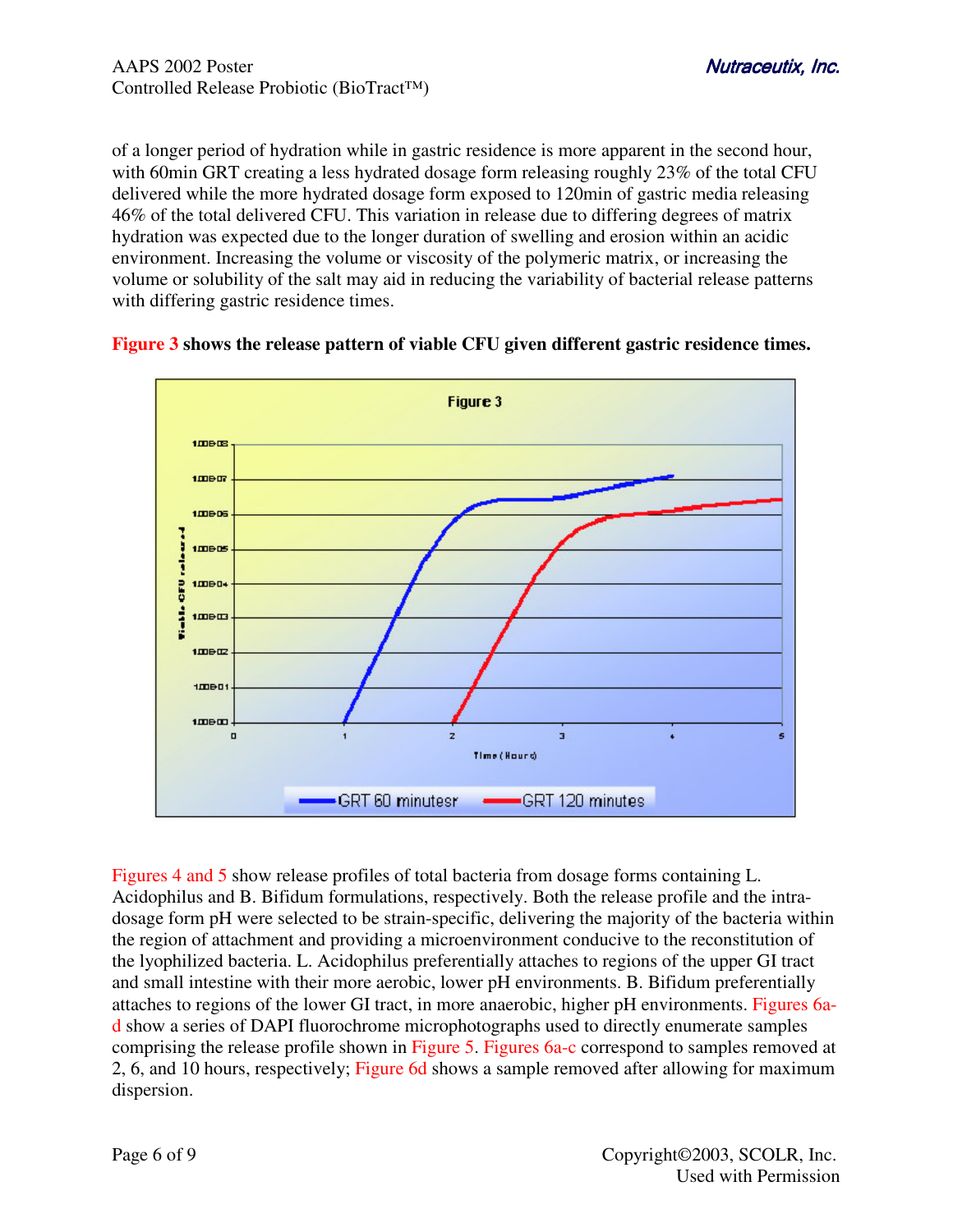

# **Figure 4. Release profile of total bacteria from dosage forms containing L. Acidophilus.**

Table 1 shows viable CFU remaining upon entry into the intestinal tract (postgastric viability) for a variety of other available bacterial delivery systems. Four of the probiotic dosage forms (A-D) were marketed as immediate release, and four (E-H) were described as enteric coated delivery systems. None of the immediate release products performed well when tested in 0.1N HCl for 120 minutes. Only two of the enteric coated delivery systems, E and H, achieved significant amounts of gastric bypass; of the two remaining dosage forms, delivery system F enteric coating dissolved after 30 minutes in gastric fluid, releasing the entire contents, whereas the enteric coating of delivery system G allowed the penetration of gastric fluid into the capsule, exposing the bacteria to acidic medium and resulting in significantly lowered viability.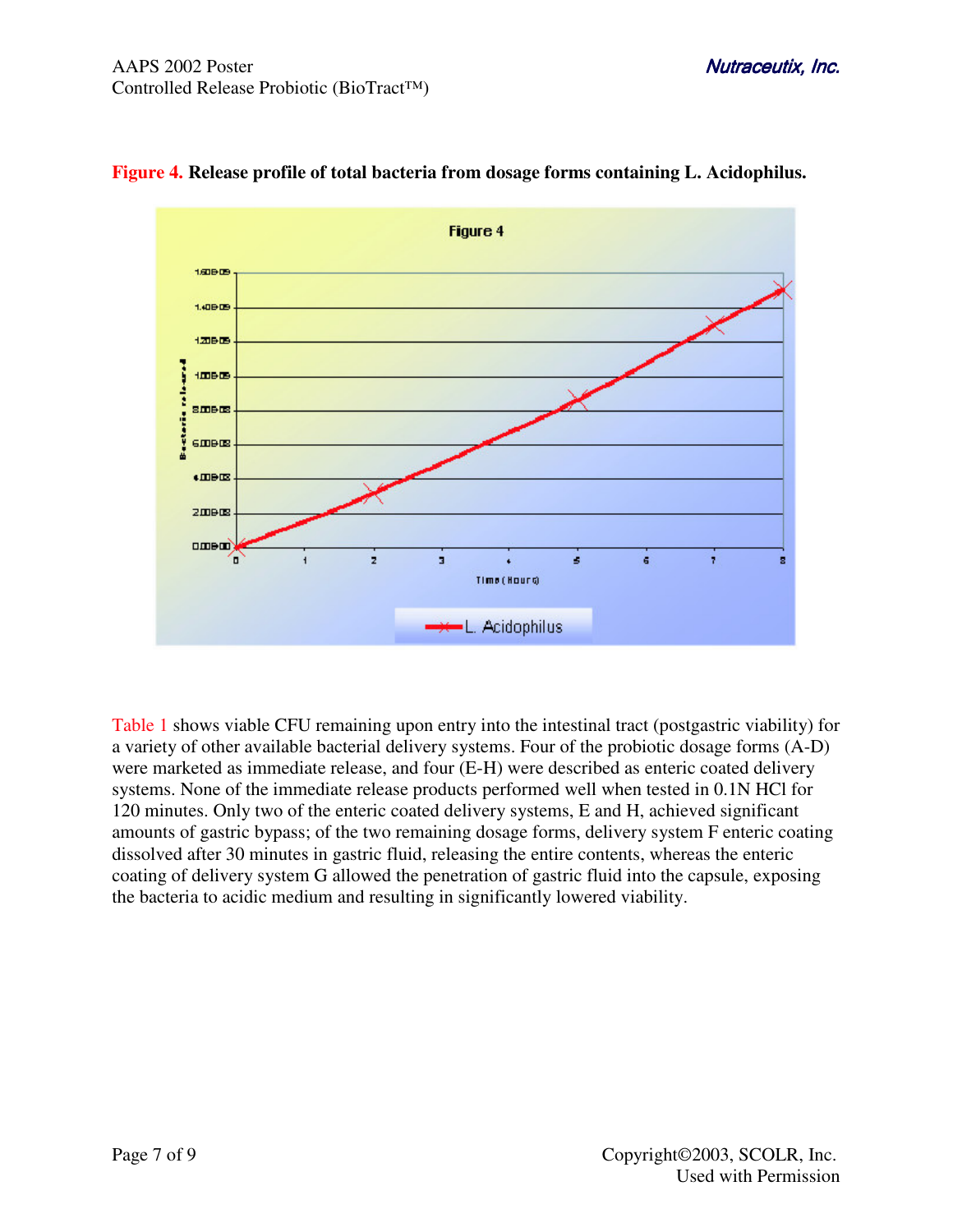| Table 1        |                    |                         |
|----------------|--------------------|-------------------------|
| <b>Product</b> | <b>Label Claim</b> | <b>Post-gastric CFU</b> |
| A              | 1.00E+09           | 0                       |
| в              | $3.00E + 09$       | $\bf{0}$                |
| С              | 2.50E+10           | 2.00E+05                |
| D              | 4.00E+09           | 3.00E+04                |
| E              | 4.00E+09           | 5.50E+08                |
| F              | 2.00E+09           | 1.50E+05                |
| G              | 1.50E+09           | 1.00E+04                |
| Н              | 3.00E+09           | 1.58E+09                |

# **Table 1. \*sampled after 120minutes at 220rpm from 0.1N HCl media neutralized with 8N NaOH to pH 6.8.**

**Figure 5. Release profiles of total bacteria from dosage forms containing B. Bifidum.**